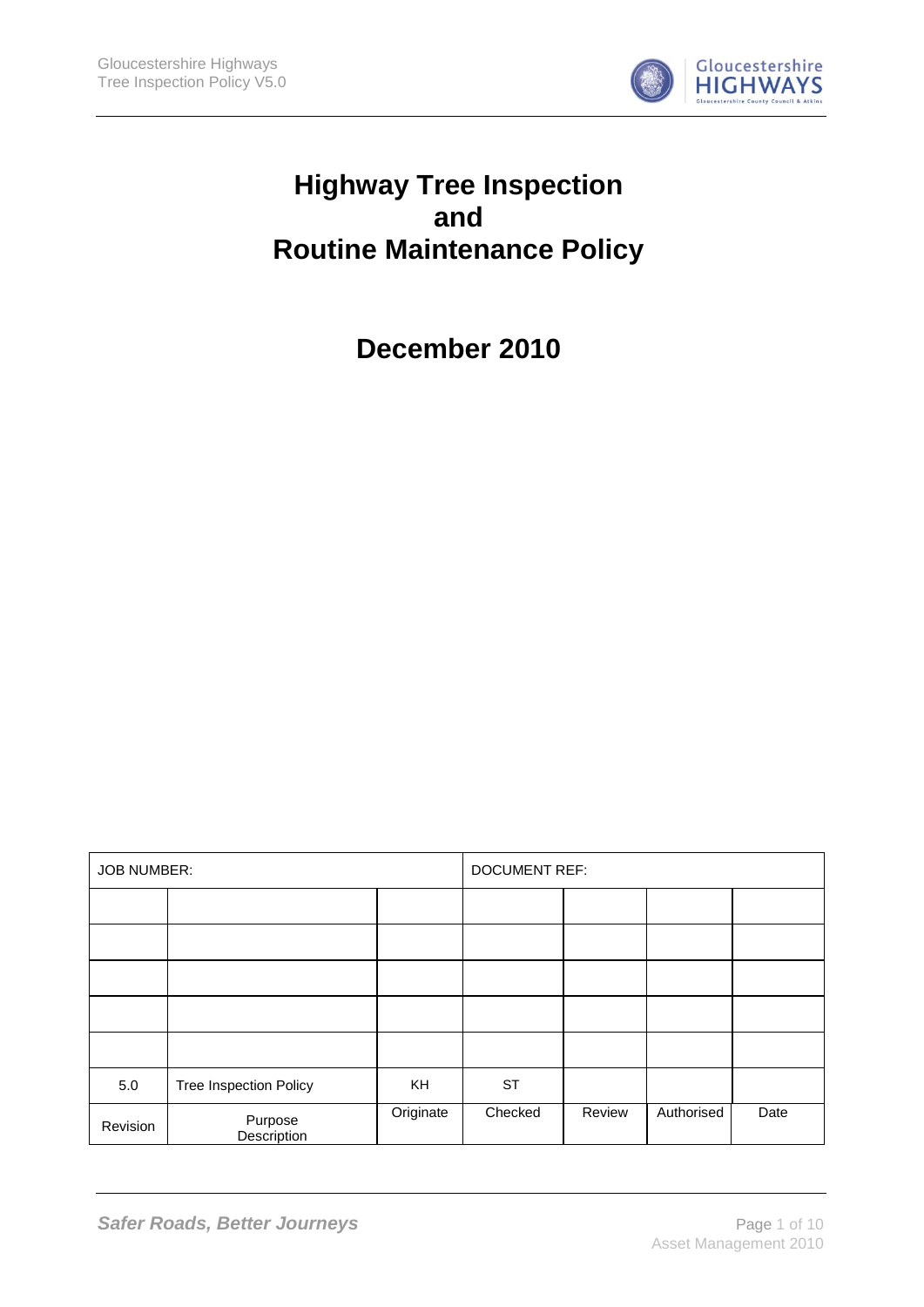

# **Table of Contents**

|     |                                          | Page           |
|-----|------------------------------------------|----------------|
| 1.0 | <b>Background and Introduction</b>       | 3              |
| 2.0 | <b>Overall Aims</b>                      | 3              |
| 3.0 | <b>Purpose of Tree Inspections</b>       | 4              |
| 4.0 | <b>Public Safety and Risk Management</b> | 4              |
| 5.0 | <b>Tree Inspections</b>                  | 5              |
| 6.0 | <b>Routine Maintenance</b>               | $\overline{7}$ |
| 7.0 | <b>Landscape Issues</b>                  | 8              |
| 8.0 | <b>Reference Documents</b>               | 10             |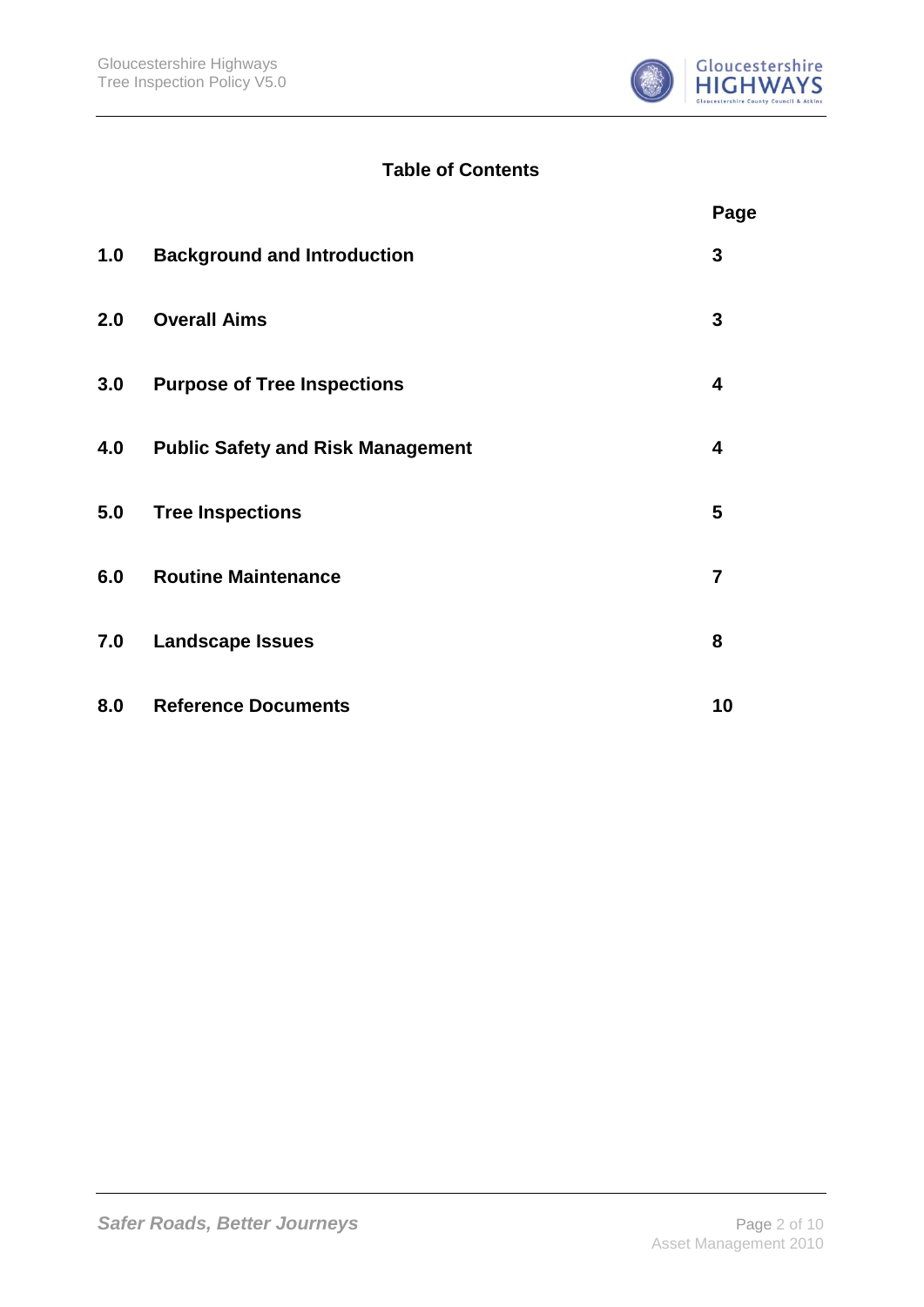

#### **1.0 Background and Introduction**

- 1.1 Trees in Gloucestershire are an important conservation and amenity resource and should be preserved but they can present risks to highway users and adjoining property. Between 1999 and 2004 at least 30 people have died from tree related incidents in England and Wales, with many hundreds more seriously injured. In April 2008 a bus struck a tree in London causing a branch to break free and kill a pedestrian.
- 1.2 In Gloucestershire between 1998 and 2010 117 claims regarding trees were made costing the authority £75,558.77. In addition, another £139,673.96 of potential claims have been logged by the County Council.
- 1.3 With an increasing public expectation of a safe environment in which to live, along with an increasingly active compensation culture, it is appropriate that the county council have a tree inspection policy to mitigate liability.
- 1.4 Under general liability the Council has a "duty of care" with regard to the regular inspection and hazard abatement of its tree stock. This duty is laid down in the Occupiers Liability Acts of 1957 and 1984, the Highways Act 1980, the Miscellaneous Provisions Act of 1976 and the Health and Safety at Work Act 1974. Fines can be unlimited if pursued in the Crown Court. In extreme cases this may lead to officers facing manslaughter charges or civil action by relatives of the injured party.
- 1.5 In addition, government circular 90/73, Inspection, Maintenance and Planting of Roadside Trees, specifically advises that

*'The Secretaries of State are advised that an authority or any person responsible for the safety of a tree is under a duty to have it inspected by a competent person at reasonably frequent intervals so that any indication of disease or possible disease present at the time of inspection can be noted and acted upon'*

*'There have been serious accidents over the last few years caused by trees*  falling on to cars; some of these accidents might have been avoided by regular *inspection, proper maintenance and felling where necessary.'*

- 1.6 In line with the principals of "Well-maintained Highways Code of Practice for Highway Maintenance", guidance for tree inspections has been modified in light of particular local circumstances, and the relative risks and consequences associated with these. The characteristics of the regime, including the frequency of inspection, items to be recorded, and the nature of response are defined by this Policy, which is set in context of Gloucestershire County Council"s overall policy and maintenance strategy.
- 1.7 In addition, this guidance has taken into account the draft British Standards proposals (BS 8516:2008 Recommendations for Tree Safety Inspections).

## **2.0 Overall Aims**

2.1 This document seeks to find a balance between managing the risks associated with highway trees where the County Council has responsibility whilst preserving arboricultural resources. This is achieved by maximising the utilisation of the resources that are needed to manage the trees through efficient systems and processes.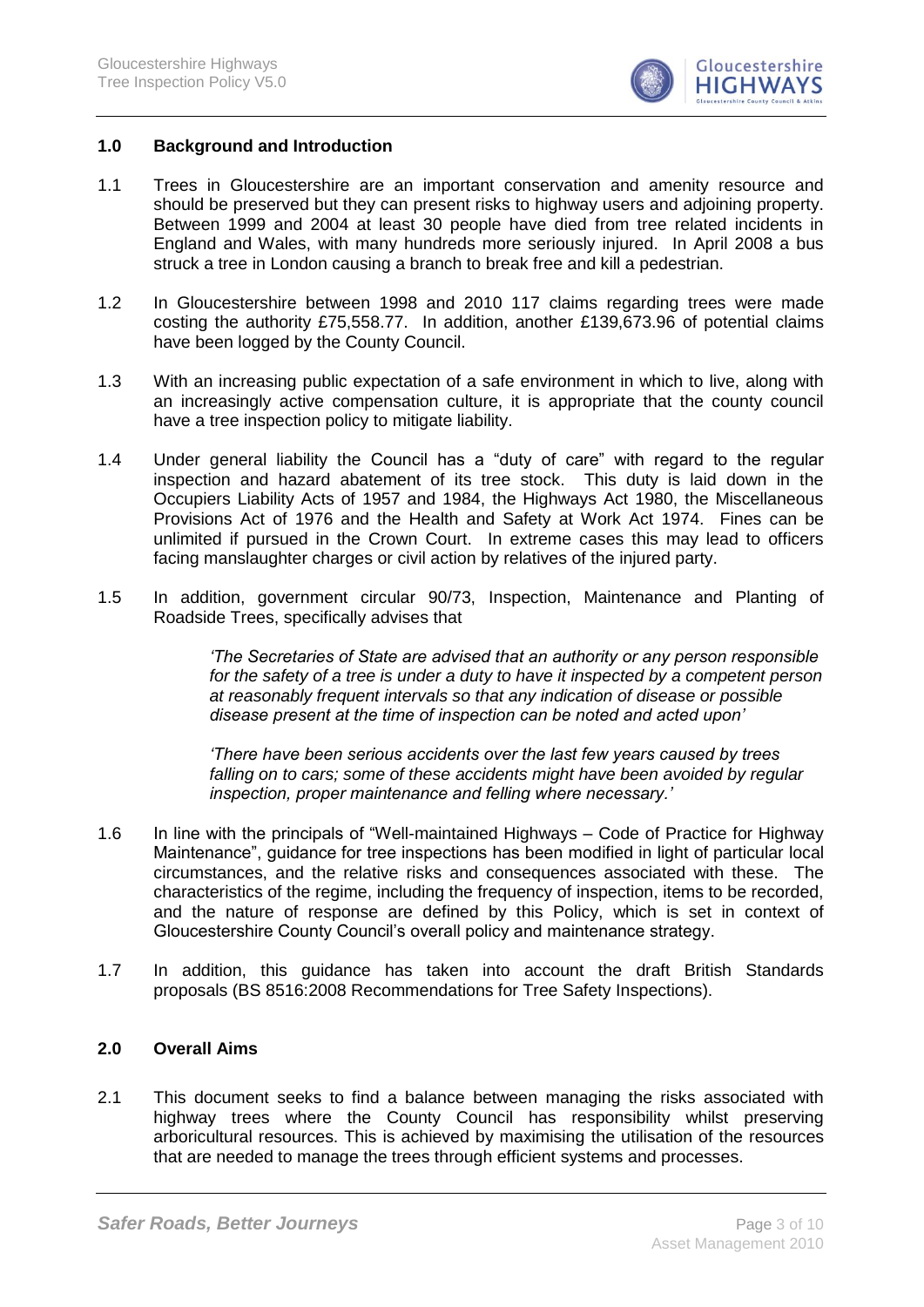

#### 2.2 The primary objectives are to:

- **Increase public safety.**
- Establish objectives and policy for county council members and officers for trees owned or managed by the county as part of its highway maintenance obligations.
- Establish an inspection regime using a risk-based approach to minimise the risk of personal injury or damage to property arising from the presence of any tree on highway land.
- Conserve, protect and maintain the county"s tree resources.

## **3.0 Purpose of Tree Inspections**

- 3.1 Tree inspections are designed to identify trees that have the potential to cause danger or serious inconvenience to users of the highway network or wider community.
- 3.2 For the purpose of this policy, a highway tree is any tree planted within public highway with the potential to fall or cause damage to the highway or adjacent property.
- 3.3 As a general rule, hedges, trees growing in the hedgerow, and the ditches in front of them, are owned by the adjoining landowner. They are seldom the County Council's responsibility. However, trees growing in the highway verge as well as undergrowth on the verge are matters for the county.

#### **4.0 Public safety and risk management**

- 4.1 The county council places a high priority on public safety and this extends to the management of its tree stock and trees under its regulatory control. All landowners, public or private, have a duty of care to ensure that they have taken reasonable steps to prevent or minimise the risk of personal injury or damage to property arising from the presence of any tree on the land, or from its breakage (falling limbs) or uprooting (falling tree).
- 4.2 A hazard tree has a structural defect that may cause the tree, or portion of the tree, to fail. Alternatively, a hazard tree may be damaging property through the action of its roots or branches. Other hazards could include trip hazards through exposed raised roots, slip hazards from falling leaves, pedestrian injury from low branches, vehicular damage from branches overhanging carriageways or from ingestion of poisonous fruits for children/animals who may not be aware of the danger. However, a defective tree in the middle of the woods or in an open field, away from paths or public use areas does not necessarily have to be considered a hazard.
- 4.3 In order for a tree to become a hazard, there has to be a target that can be affected by the hazard. The target could be an object, structure, person or anything else in the area.
- 4.4 Tree risk management involves the process of inspecting and assessing trees for their potential to cause injury or damage to property. In this respect the assessors need to be able to determine what constitutes an acceptable level of risk. There have been significant advances in decay detection equipment and formulas and guidelines for assessing hazardous trees. Modern techniques and procedures can be used to minimise the risk of damage to property and personal injury associated with tree failure. Trees that surpass the level of acceptable risk are hazards from a programmatic viewpoint. An understanding of trees and their biology is an integral component of any tree risk management programme.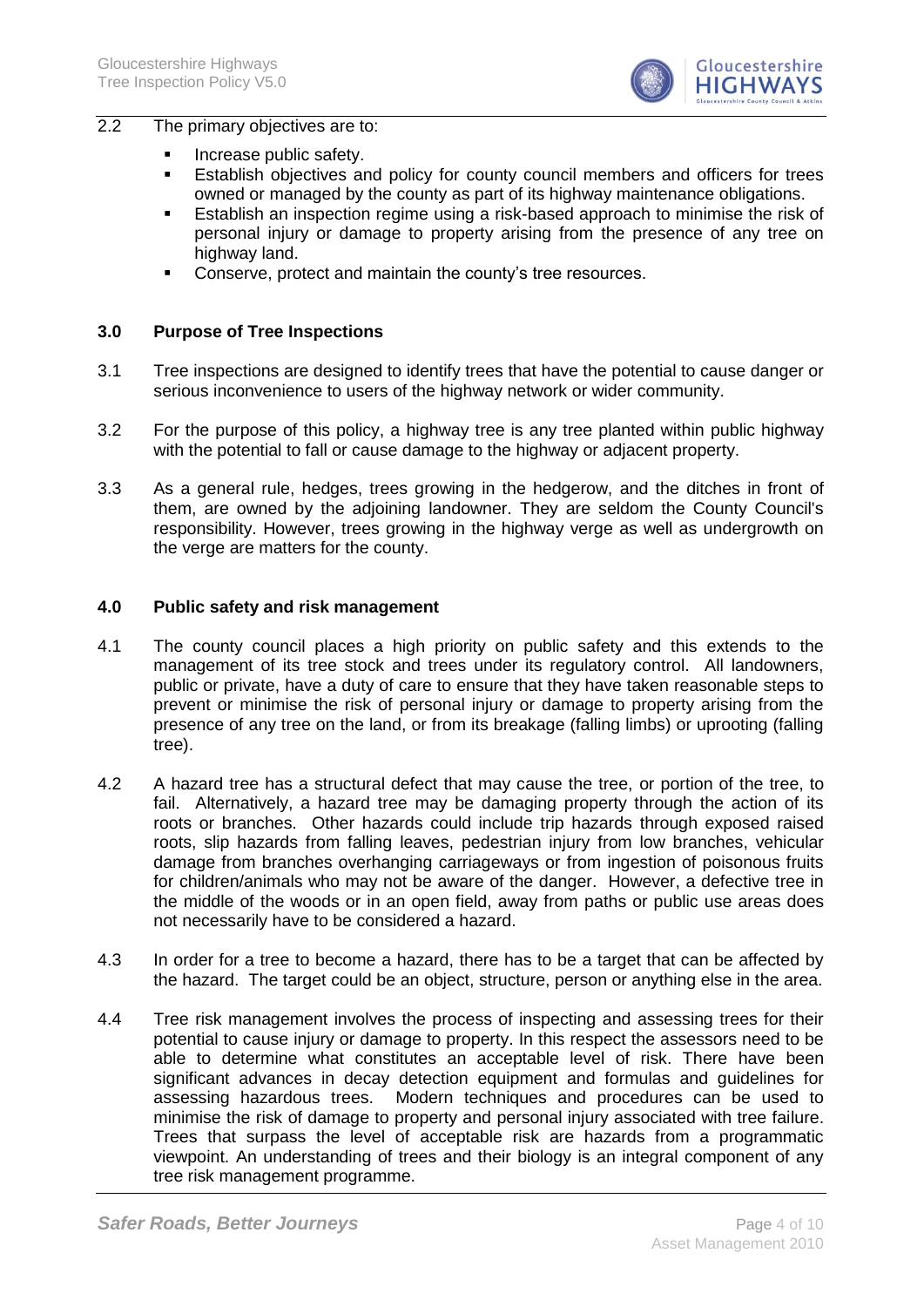

- 4.5 The perception of safety of acceptable levels of risk is equally, or sometimes more powerful, than the reality of the condition of a tree and the situation it is growing in. In order to make objective, science-based decisions on the safety of trees, individual trees and site conditions need to be evaluated for the level of risk that they do, or do not, present.
- 4.6 As a target must be present for risk of injury or property damage to occur, the first step is to assess the sites where the Council has tree responsibilities into tree risk zones by target assessment.
- 4.7 Whilst the criteria to define tree risk zones is primarily based on public use and occupancy patterns, it is also important to take account of tree resource characteristics, for instance areas in a moderate hazard category may need a higher inspection rate if it has a high density of problem tree species as the likelihood of incidents increases.

| <b>Risk Zone Categories</b> | <b>Definition</b>                                                                                                                                                                                                                                                                                                                                                                                                                      |  |  |
|-----------------------------|----------------------------------------------------------------------------------------------------------------------------------------------------------------------------------------------------------------------------------------------------------------------------------------------------------------------------------------------------------------------------------------------------------------------------------------|--|--|
| <b>High</b>                 | Public and pedestrian areas of town/city centres with<br>individual trees with high risk characteristics such as standing<br>dead trees or those with poor condition ratings, severely storm<br>damaged trees, trees that visually obstruct traffic signs or<br>signals, tree roots causing severe pavement buckling.<br>Stretches of road network where there is a high density of<br>large diameter, mature or problem tree species. |  |  |
| <b>Moderate</b>             | Strategic high volume traffic routes or pedestrian areas where<br>the potential for falling branches could cause injury/harm or<br>major network disruption; including bus routes where height<br>clearance is an issue.                                                                                                                                                                                                               |  |  |
| Low                         | Low use roads and public footpaths where the potential for<br>injury/harm or disruption is minimal<br>Areas without larger diameter, mature or problem trees                                                                                                                                                                                                                                                                           |  |  |

4.8 The tree risk zones are defined as:

# **5.0 Tree Inspections**

- 5.1 A programme of inspections will be undertaken based on an assessment of risk, hazard and a prescription of remedial action.
- 5.2 Trees in high risk zones will be inspected using professionally trained arboriculturalist staff. These inspections will assess the condition of the trees and identify any potential faults, diseases or other problems. Where these are discovered, their effect on the trees health and stability are evaluated, and if deemed necessary, remedial work will be undertaken. All inspections are carried out in accordance with Visual Tree Assessment techniques as described in Mattheck & Boeroler 1994.
- 5.3 Trees in moderate and low risk zones will be routinely inspected by Highway Safety Inspectors as part of the County"s Highway Safety Inspection regime. These inspections will constitute a 'basic' or layman inspection scanning the trees for obvious hazards.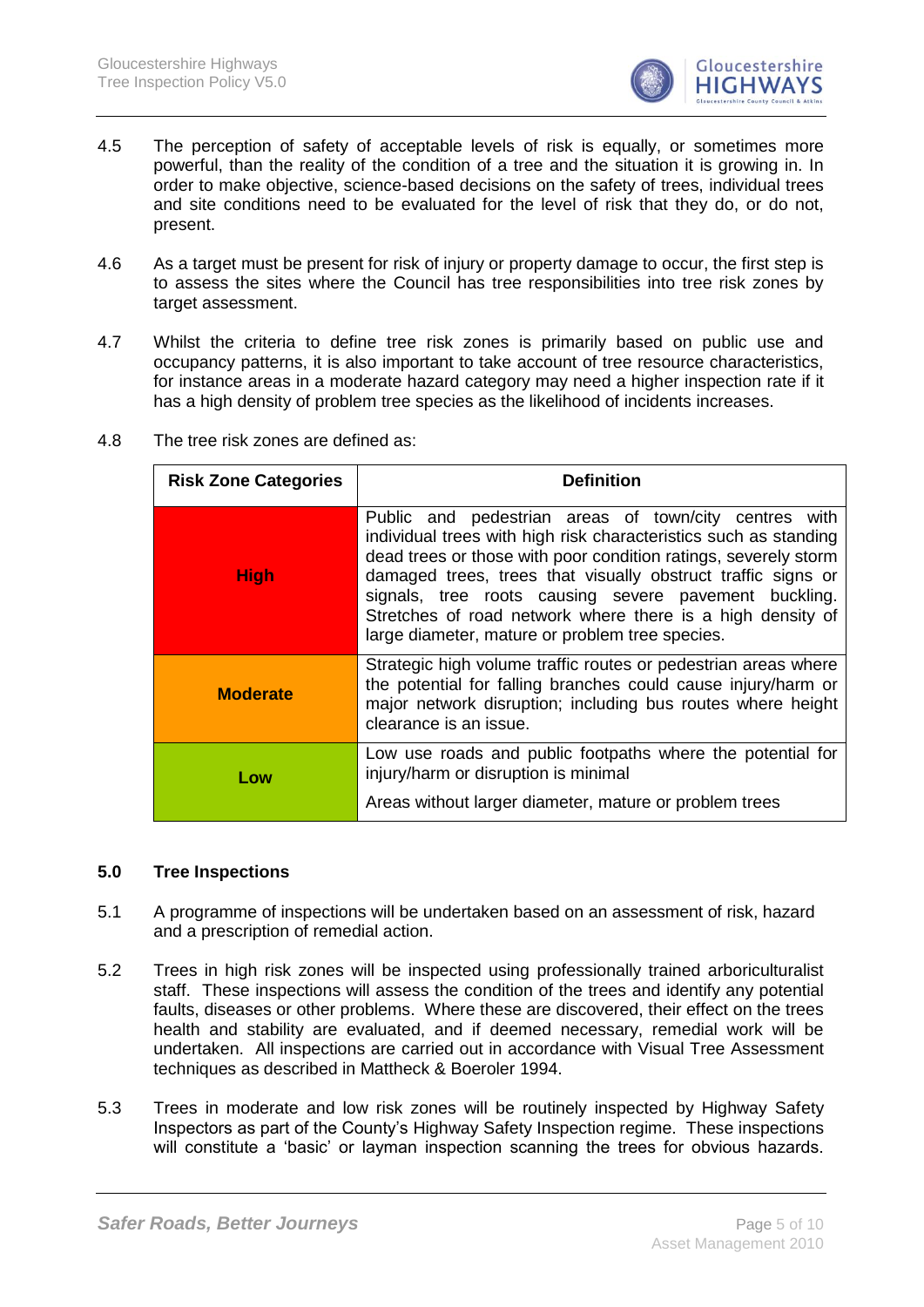

The Highway Safety Inspectors are trained to recognise basic tree hazards by a qualified arboriculturalist.

- 5.4 As the two largest urban conurbations in Gloucestershire both Gloucester City and Cheltenham Town have a significant stock of street trees. Cheltenham in particular has a heritage of mature tree lined avenues. Gloucester City has approximately 2,500 trees and Cheltenham approximately 7,500 trees. Prior to 2007 the county had delegated its highway responsibilities to Gloucester and Cheltenham under agency agreements. This included all responsibilities for highway trees. Following demobilisation of those agency agreements in 2007, the county has continued to provide arboricultural officers to inspect trees and organise tree maintenance when required, as well as respond to public enquiries. In Cheltenham this is particularly important in that a large proportion of the tree inventory is very mature (older than 100 years) and at a higher risk of breakage and danger to property and members of the public.
- 5.5 For this reason, the county has decided to treat all roads in Gloucester and Cheltenham as High Risk Zone areas and inspect them on a 3 year frequency. The number, size and maturity of trees in The Promenade, Cheltenham, as well as the volume of pedestrians, vehicles and bus routes and stops, creates an increased potential risk and in recognisance of this the inspection frequency for this road will be set at 12 months.

| <b>Risk Zone</b> |                                                                                                    | <b>Inspection Type</b><br>& Frequency | Inspected by                                                                                       | <b>Method</b>                                                                                                                                                                          |  |
|------------------|----------------------------------------------------------------------------------------------------|---------------------------------------|----------------------------------------------------------------------------------------------------|----------------------------------------------------------------------------------------------------------------------------------------------------------------------------------------|--|
| <b>High</b>      | Promenade,<br>Cheltenham                                                                           | Expert<br>12 months                   | Qualified<br>arboriculturalist<br>Inspected and                                                    | Rapid but thorough<br>searches for clear<br>defects, especially in<br>crown and around<br>base of tree.                                                                                |  |
|                  | All other<br>roads in<br>Gloucester<br>City and<br>Cheltenham<br>Borough                           | Expert<br>3 years                     | individual tree<br>assets<br>recorded                                                              | Binoculars, micro-drill<br>or Picus Sonci<br>tomography used<br>where necessary to<br>assess tree health.                                                                              |  |
| <b>Moderate</b>  | Strategic<br>high volume<br>traffic<br>routes or<br>pedestrian<br>areas<br>including<br>bus routes | Trained<br>Inspector<br>5 years       | Arboriculturalist<br>or trained<br>inspector to<br>inspect                                         | Slow driven or walked<br>inspections searching<br>for overhead height<br>clearances,<br>overhanging or leaning<br>trees and clear crown<br>or branch defects.                          |  |
| Low              | Whole<br>network                                                                                   | <b>Basic</b><br>Annual minimum        | Trained<br><b>Highway Safety</b><br>Inspector as<br>part of normal<br>highway safety<br>inspection | Rapid driven<br>inspections looking for<br>highway safety defects;<br>searching for overhead<br>height clearances,<br>overhanging or leaning<br>trees that may fall on<br>the highway. |  |

5.6 The inspection regime is set out below: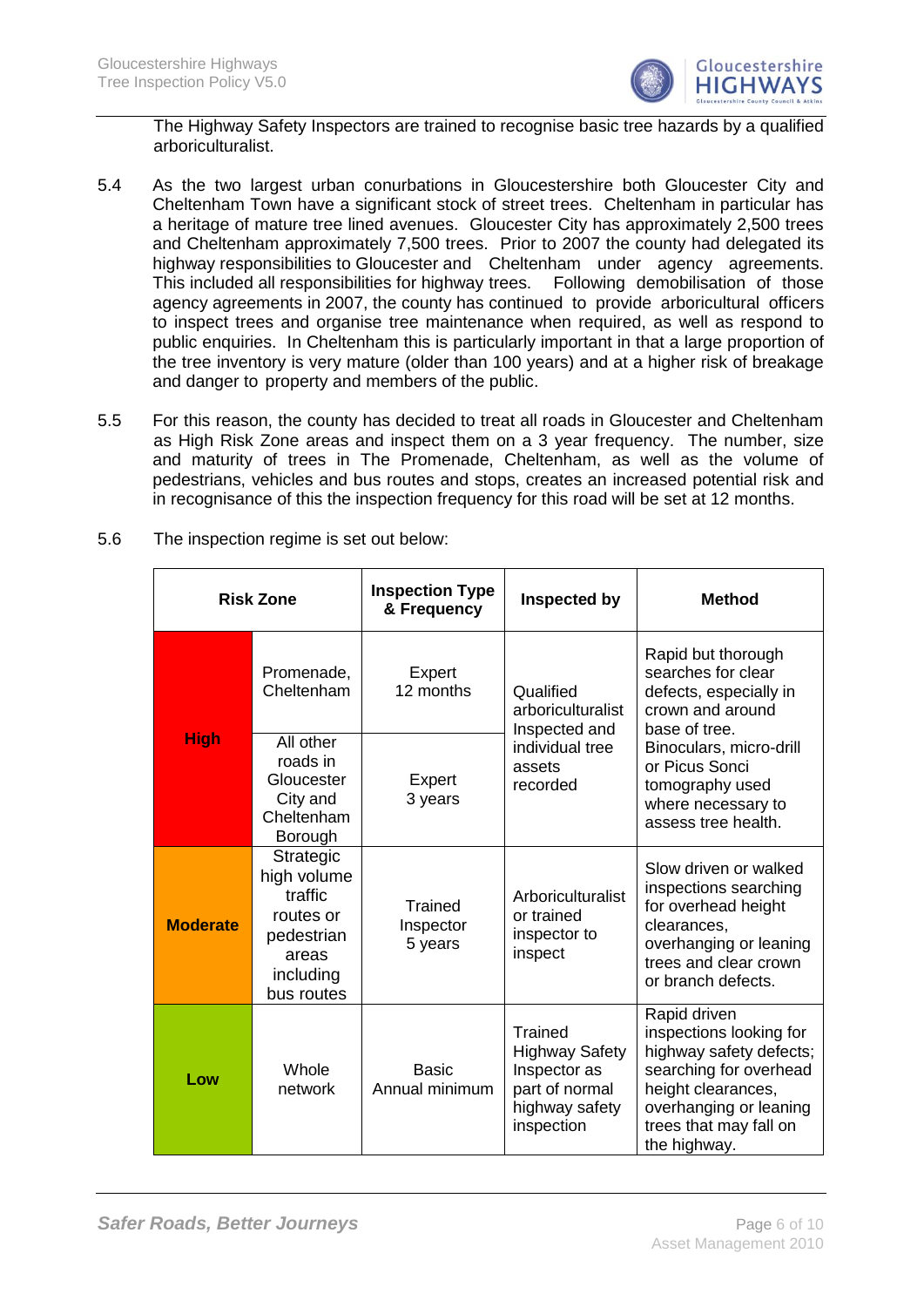

- 5.7 The areas to be inspected will be reviewed periodically to take into account changes in population and feedback from inspections, as well as recorded data from public and member enquiries. Areas may be added or deleted based on the recommendations of the arboriculturalist staff. Decisions on what areas are to be reviewed and inspected will be made by the Risk Team Leader, who has responsibility for the arboriculturalist and highway safety inspection teams.
- 5.8 It is not possible to complete all inspections exactly to program, therefore the maximum period between inspections that is permitted will be:
	- High risk 3 years 1200 calendar days
	- Moderate risk 5 years 2000 calendar days
	- **Low risk 12 months 400 calendar days**
- 5.9 All trees in the High Risk Zone will be recorded as assets in the county"s Exor Maintenance system. At a minimum the following information will be recorded:
	- **Inspection area or route**
	- **Inspectors name**
	- Date and time of inspection
	- Tree location
	- Species
	- Age class
	- Assessment of the general health of the tree including identification of disease or defects
	- Assessment of the risks the tree poses to highway users, pedestrians and adjoining properties
	- **EXECOMMENT COMMENTS OF THEORY FOR THE COMMENT COMMENT**
- 5.10 Trees in Moderate to Very Low Risk zones will only be recorded as assets when they are judged to represent a potential hazard. Any omission from the record therefore implies that the tree has been judged at its last inspection to represent a negligible hazard. Records of the inspections will be kept so that there is a record of when each area or inspection route was completed.
- 5.11 All information obtained from tree inspections, together with any responding tree maintenance, will be recorded consistently on the county"s Exor Maintenance Manager system. This provides an auditable trail from inspection, to work request, to completion of works. The data obtained can be interrogated independently and in conjunction with other survey information. It is stored electronically on a server which is backed-up on a daily basis. Service requests, complaints, reports or information from users and other third parties area also recorded, along with the nature of response.

# **6.0 Routine Maintenance**

- 6.1 Ultimately risk rating a tree allows the county to make effective decisions and to plan tree maintenance in order to reduce hazards. Eliminating the actual hazards is perhaps the most crucial part of tree risk management. Under normal circumstances established trees require little in the way of routine maintenance, however, there may be situations where minor pruning, pollarding or even removal are necessary to prevent encroachment of branches onto buildings or to provide adequate clearance over a road or footpath, or to reduce the risk of falling branches.
- 6.2 People may feel apprehensive about the size or position of a tree and consider it dangerous, however, these factors do not make a tree dangerous and the county would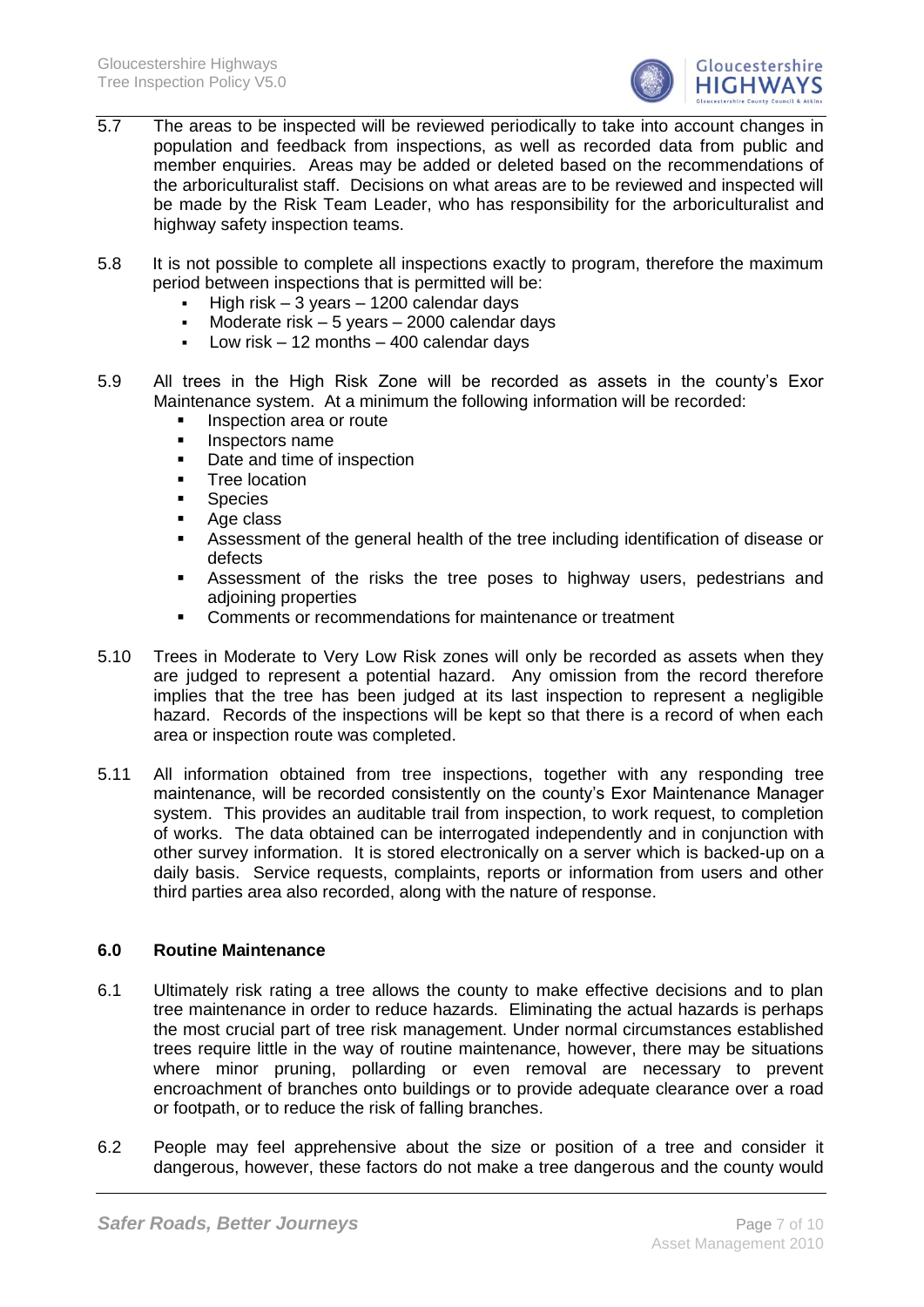

not sanction or support the unnecessary removal of trees. Such action would only be allowed if it were clearly demonstrated that a tree poses an unacceptable risk to property or persons.

- 6.3 The county will also inform owners of trees or hedges that are a danger to the public or affect visibility, to ensure that their vegetation is properly managed. Buses need 5.2m (17 feet) clearance and owners of trees are legally obliged to ensure this is provided. Owners may encounter some liability in the event of an accident if they fail to fulfil their obligations.
- 6.4 The county has certain powers to act in the interest of safety, where trees situated on private property are in a dangerous condition and constitute a risk. Section 154 of the Highways Act 1980 empowers the county to deal with hedges, trees and shrubs growing on adjacent land which overhang the highway, and to recover costs. The county would normally only take action where it was clear that the risk of harm was significant and immediate. The county would expect individual property owners to attempt to resolve issues of dangerous trees as private matters.
- 6.5 The county do not automatically clear undergrowth on verges. It provides cover for wildlife and a varied and natural landscape. But where visibility is seriously affected, or where pedestrians need the verge to escape from the traffic the county will endeavour to remove vegetation.
- 6.6 Where the county has to carry out tree maintenance it will endeavour to do so using sound arboricultural maintenance practices. Where possible a qualified arboricultural tree surgeon will be sourced and instructed to undertake the necessary works.
- 6.7 Where a highway tree(s) is alleged to be causing damage to a property, the property owner should contact their buildings insurance company. The county would normally only remove a highway tree or trees in cases where it is clearly demonstrated that damage was attributed to the tree or trees.
- 6.8 The county will endeavour to work with bus operators to ensure that bus routes have sufficient clearance. This may include the development of a system for the bus companies to submit reports on problems with trees on bus routes. However, it is important to note that the county does not have the resources to cut back every tree that could potentially brush against a bus. There will be many situations where light branches/twigs may brush a bus or high-sided vehicle without causing damage, particularly after heavy rainfall. Whilst this maybe noisy it is not a safety risk and the county would not normally carry out pruning work.

# **7.0 Landscape issues**

- 7.1 When it is necessary to remove a tree, the county's arboriculturalist officers will replace only those which are subject to a Tree Preservation Order. They will select an appropriate tree species to be replanted, taking into account the long-term maintenance concerns, location and surrounding properties/amenities. Officers will make every effort to take into account both consultation with residents as well as consideration for the heritage and conservation of the local area.
- 7.2 Carrying out regular inspections, maintenance and proper management of street trees cost the county a significant amount of annual revenue funding. Where possible the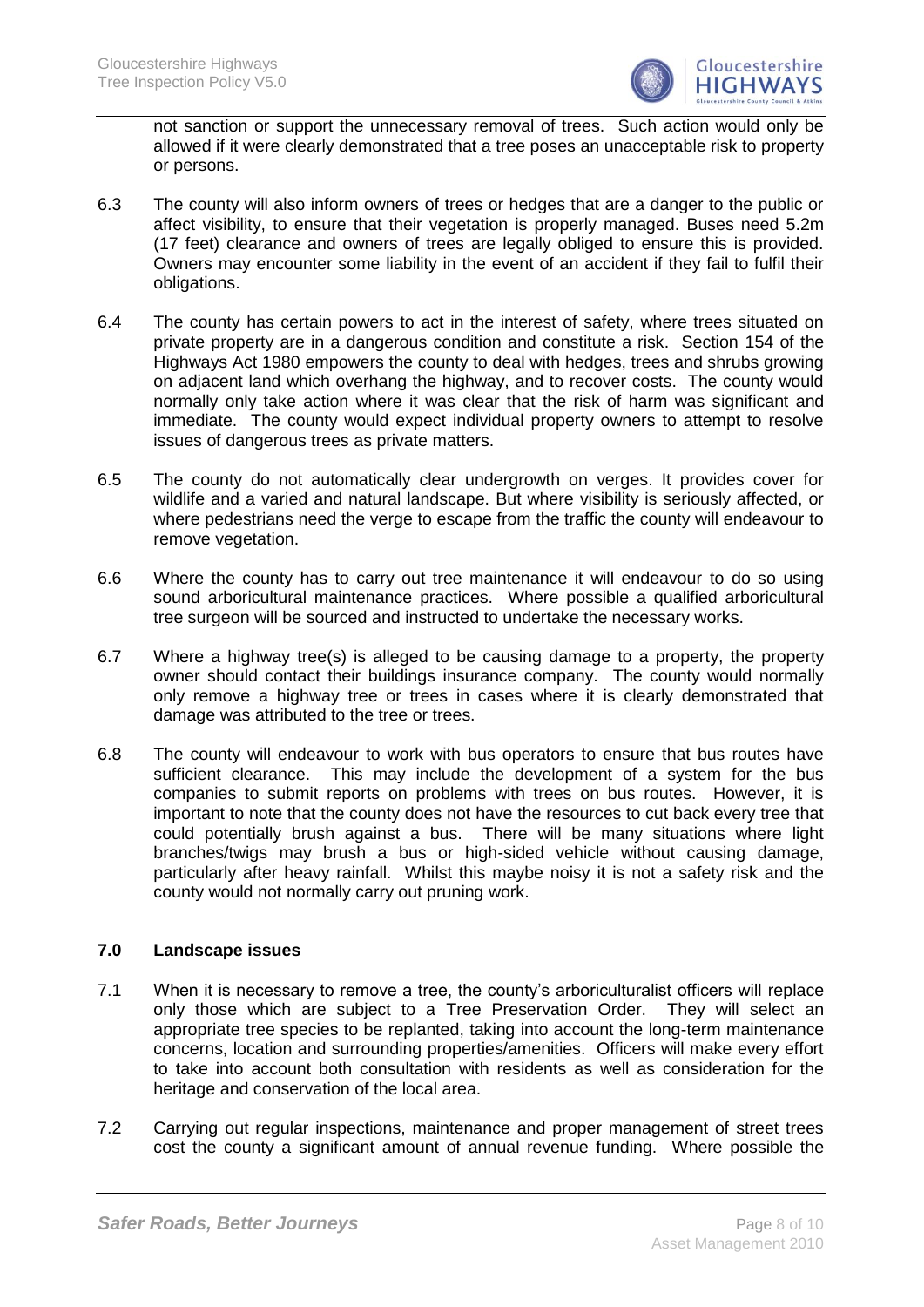

county will work to recover costs from landowners and developers. This also includes seeking commuted sums from developers for street trees prior to adoption.

- 7.3 Commuted sums can be obtained from developers for new trees to be adopted and added to the asset schedule. The commuted sum calculation takes into account the proposed inspection and maintenance regime based on risk zone the newly adopted area is likely to fall in both at the time of adoption and over the longer term. Additional sums may be charged for areas around traffic signals and street lighting where more regular maintenance may be required to maintain visibilities. The formula for the calculating the commuted sum can be found in the Highway Requirements for Developers documents\*.
- 7.4 The standard reinstatement around the base of trees will be made in a flexible surfacing material in order to provide durability over time.

\* A formula for calculating commuted sums is not currently in the Highway Requirements for Developers document. The document is currently being reviewed and a formula for calculating commuted will be included in the revised document which is due to be published later this year (2008).